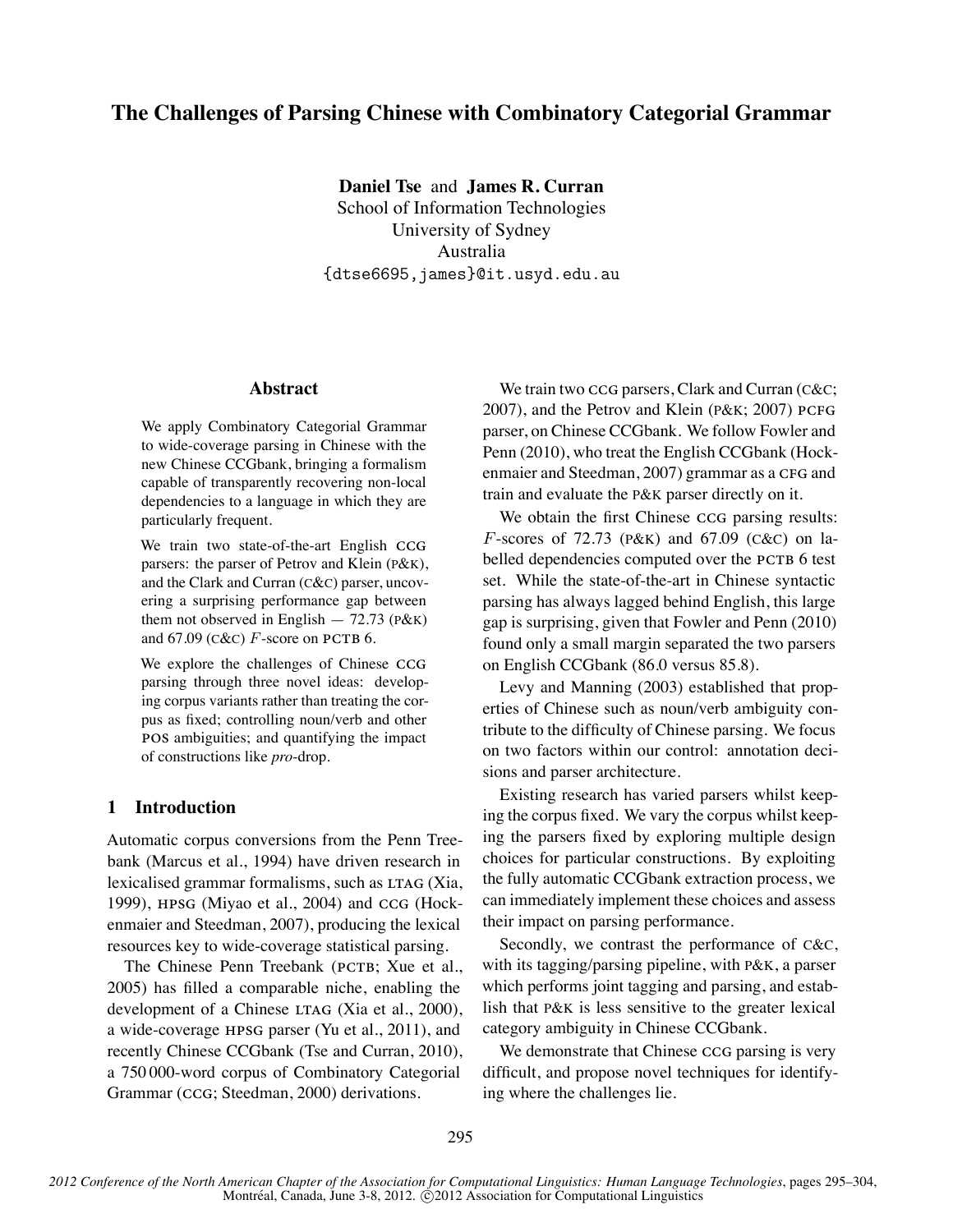

Figure 1: 3 types of non-local dependencies in 6 words: "*(As for) the trapped princess, I rescued (her).*"

# **2 Background**

Bikel and Chiang (2000) developed the first PCTB parser, demonstrating that Chinese was similar enough to English for techniques such as a Collinsstyle head-driven parser or TAG to succeed. Later PCTB parsers used Tree Insertion Grammar (Chiang and Bikel, 2002), PCFGs (Levy and Manning, 2003), the Collins models (Bikel, 2004) and transition-based discriminative models (Wang et al., 2006; Zhang and Clark, 2009; Huang et al., 2009). These systems also established the relative difficulty of parsing Chinese and English; while scores over 92% are possible for English (McClosky et al., 2006), systems for Chinese have achieved only 87% (Zhang and Clark, 2009) on the same metric.

Non-local dependencies (NLDs) are lexical dependencies which hold over unbounded distances. Guo et al. (2007) observed that despite the importance of NLDs for correct semantic interpretation, and the fact that Chinese syntax generates more NLDs than English, few parsers in Chinese are equipped to recover the traces which mark NLDs. For instance, extraction, a common NLD type, occurs more frequently in CPTB sentences (38%) compared to PTB  $(17\%)$ .

A more satisfying approach is to use a grammar formalism, such as CCG (Steedman, 2000), which generates them inherently, enabling a unified parsing model over local and non-local dependencies. This approach is taken in the C&C parser (Clark and Curran, 2007), which can directly and transparently recover NLDs in English (Rimell et al., 2009).

Chinese CCGbank (Tse and Curran, 2010) demonstrates that a parsimonious account of Chinese syntax with CCG is possible. Many familiar objects of Chinese syntax which generate NLDs, including the 把 *ba*/被 *bei* constructions, topicalisation and extraction receive natural CCG analyses in Chinese



Figure 2: Two types of ambiguity

CCGbank. Figure 1 shows the CCGbank analysis of passivisation, topicalisation and extraction, creating NLDs between  $\triangle \ddagger$  *princess* and each of  $\ddot{\text{m}}$  *PSS*, 困 *trap* and 解救 *rescue* respectively.

We take two state-of-the-art parsers and train them to establish the difficulty of parsing Chinese with . The first is the Clark and Curran (C&C; 2007) parser, which uses *supertagging* (Clark and Curran, 2004), a local, linear-time tagging technique which drastically prunes the space of lexical categories which the polynomial-time parsing algorithm later considers. The second is the *coarse-to-fine* parser of Petrov and Klein (2007) which iteratively refines its grammar by splitting production rules to uncover latent distinctions. Fowler and Penn (2010) demonstrate that the English CCGbank grammar is strongly context-free, allowing them to treat it as a CFG and train the Petrov and Klein (2007) parser directly.

#### **2.1 Derivational vs. lexical ambiguity**

The designer of a CCGbank must frequently choose between derivational and lexical ambiguity (Hockenmaier, 2003; Tse and Curran, 2010). *Derivational ambiguity* analyses special constructions through arbitrary label-rewriting phrase structure rules, while *lexical ambiguity* assigns additional categories to lexical items for when they participate in special constructions.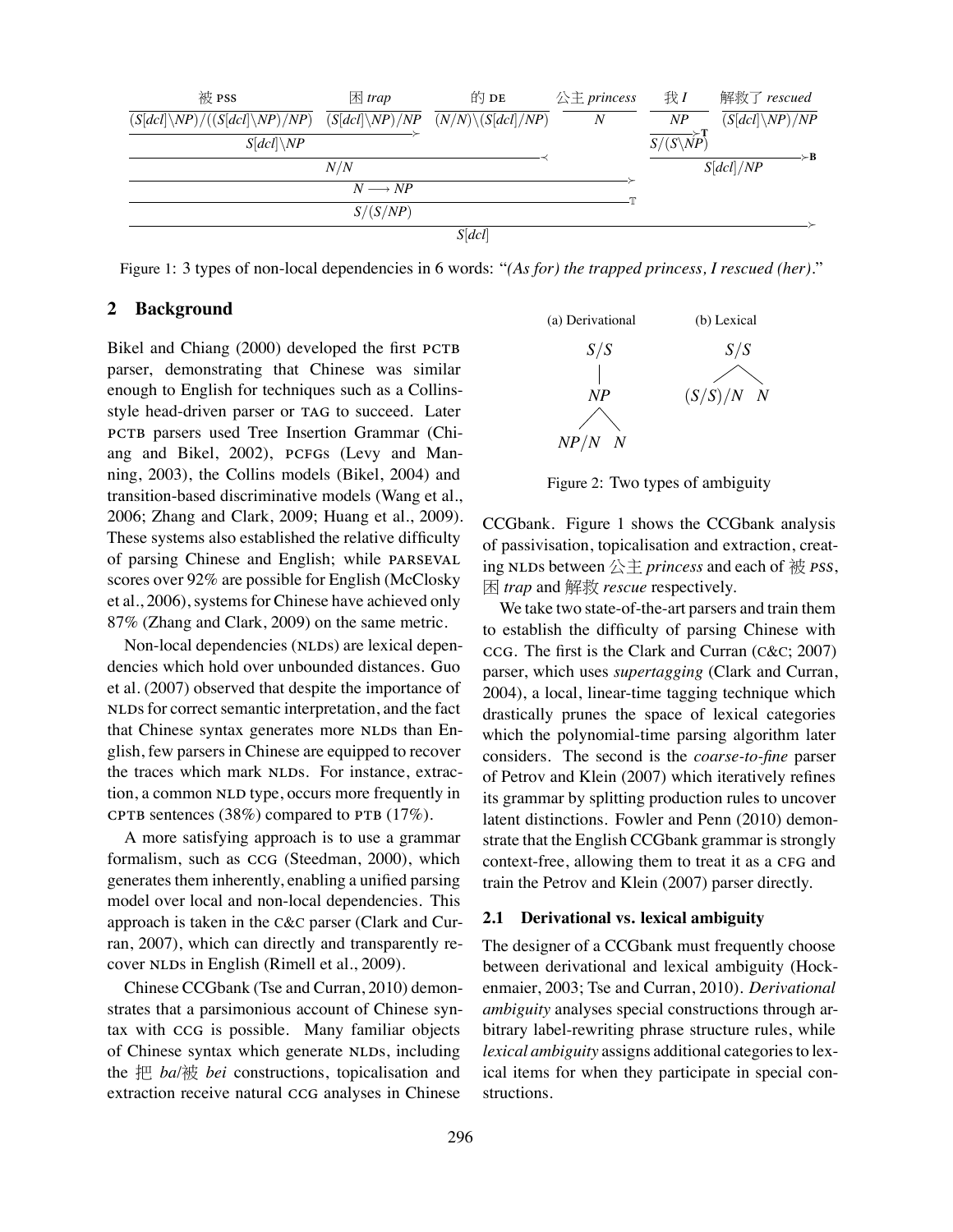Derivational and lexical ambiguity often arise in because of the *form-function distinction* when the syntactic *form* of a constituent does not coincide with its semantic *function* (Honnibal, 2010). For instance, in English, topicalisation causes an *NP* to appear in clause-initial position, fulfilling the *function* of a sentential pre-modifier while maintaining the *form* of an *NP*. Figure 2 shows two distinct analyses which yield the same dependency edges.

Derivational ambiguity increases the parser search space, while lexical ambiguity enlarges the tag set, and hence the complexity of the supertagging task.

# **3 Three versions of Chinese CCGbank**

We extract three versions of Chinese CCGbank to explore the trade-off between lexical and derivational ambiguity, training both parsers on each corpus to determine the impact of the annotation changes. Our hypothesis is that the scarcity of training data in Chinese means that derivational ambiguity results in better coverage and accuracy, at the cost of increasing time and space requirements of the resulting parser.

## **3.1 The lexical category** *LC* **(localiser)**

In the following sentences, the words in bold have often been analysed as belonging to a lexical category *localiser* (Chao, 1968; Li and Thompson, 1989).

(1) a. 屋子 里面 house **inside**: *the inside of the house/inside the house* b. 大 树 旁边 big tree **beside**: *(the area) beside the big tree*

Localisers, like English prepositions, identify a (temporal, spatial, etc.) extent of their complement. However, the combination *Noun + Localiser* is ambiguous between noun function (*the inside of the house*) and modifier function (*inside the house*).

We consider two possibilities to represent localisers in CCG, which trade derivational for lexical ambiguity. In  $(2-a)$ , a direct  $CCG$  transfer of the PCTB analysis, the preposition  $#$  *at* expects arguments of type *LCP*. In (2-b), 在 *at* now expects only *NP* arguments, and the unary promotion  $LCP \rightarrow NP$  allows *LCP*-form constituents to *function* as *NP*s.

(2) a. 
$$
\frac{\text{# at}}{PP/LCP} \xrightarrow{\text{FP} \text{ room}} \frac{\text{# in:LC}}{LCP \setminus NP} \xrightarrow{LCP}
$$
  
b.  $\frac{\text{# at}}{PP/NP} \xrightarrow{\text{FP} \text{ from}} \frac{\text{# in:LC}}{LCP \setminus NP} \xrightarrow{LCP \setminus NP} \frac{\text{# in:LC}}{LCP \rightarrow NP} \xrightarrow{PC}$ 

The analysis in (2-a) exhibits greater lexical ambiguity, with the lexical item  $#$  *at* carrying at least two categories, *PP/NP* and *PP/LCP*, while (2-b) trades off derivational for lexical ambiguity: the unary promotion  $LCP \rightarrow NP$  becomes necessary, but  $# at$ no longer needs the category *PP/LCP*.

The base release of Chinese CCGbank, corpus **A**, like (2-a), makes the distinction between categories *LCP* and *NP*. However, in corpus **B**, we test the impact of applying (2-b), in which the unary promotion  $LCP \rightarrow NP$  is available.

### **3.2 The bare/non-bare** *NP* **distinction**

The most frequent unary rule in English CCGbank, occurring in over 91% of sentences, is the promotion from bare to non-bare nouns:  $N \rightarrow NP$ . Hockenmaier (2003) explains that the rule accounts for the form-function distinction in determiner-less English nouns which nevertheless have definite reference, while preventing certain over-generations (e.g. *∗* the the car). The *N*-*NP* distinction also separates adjectives and noun modifiers (category *N/N*), from predeterminers (category *NP/NP*) (Hockenmaier and Steedman, 2005), a distinction also made in Chinese.

While Chinese has strategies to mark definite or indefinite reference, they are not obligatory, and a bare noun is referentially ambiguous, calling into question whether the distinction is justified in CCG:

| (3) | а.          | 狗 很 聪明                 |
|-----|-------------|------------------------|
|     |             | dog very clever        |
|     |             | Dogs are clever.       |
|     |             | b. 我看到狗                |
|     |             | 1SG see dog            |
|     |             | I saw a dog/dogs.      |
|     | $c_{\cdot}$ | 狗 跑走                   |
|     |             | dog run-away ASP       |
|     |             | The dog/dogs ran away. |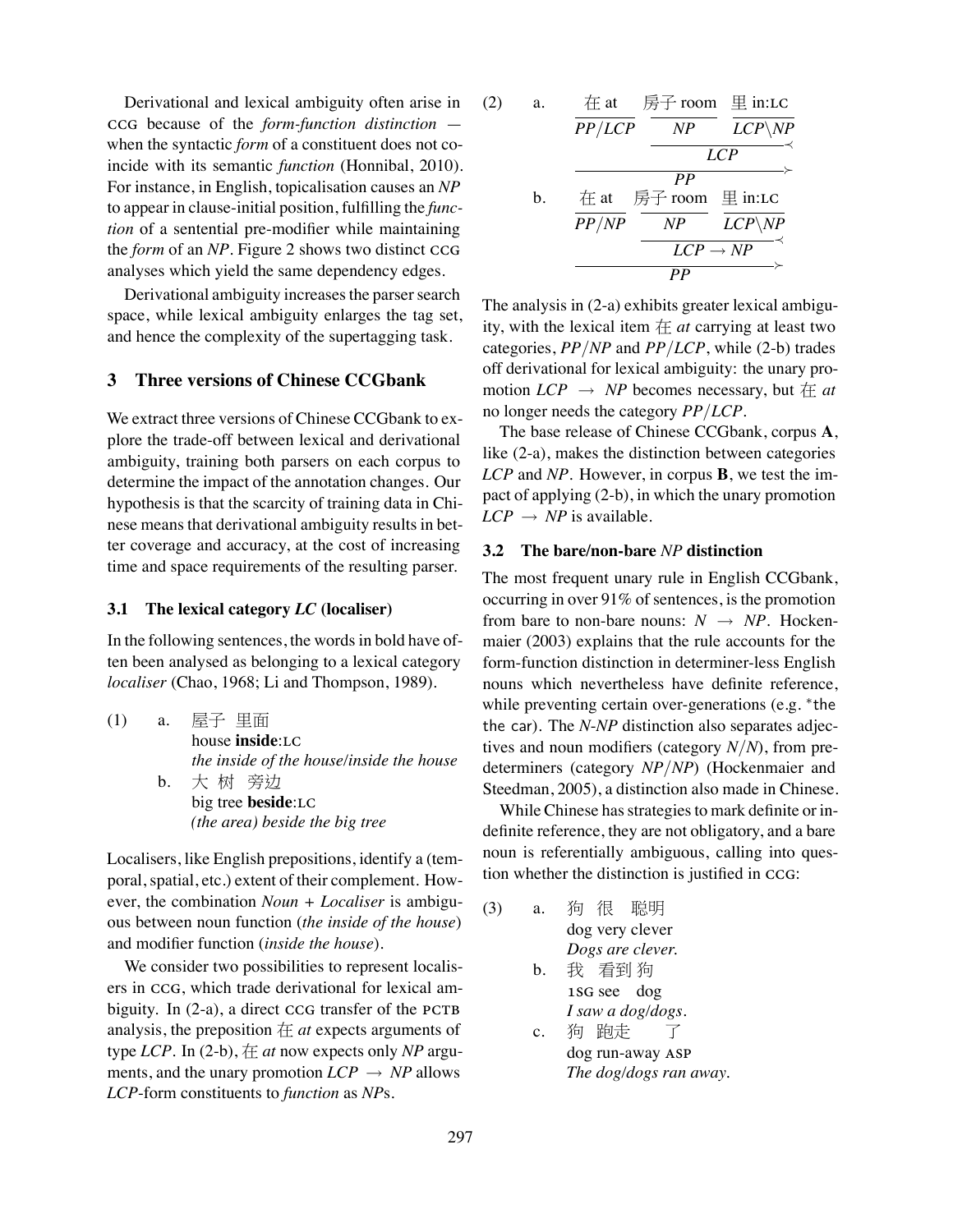The fact that the Chinese determiner is not necessarily a maximal projection of the noun – in other words, the determiner does not 'close off' a level of *NP* – also argues against importing the English analysis. In contrast, the English CCGbank determiner category *NP/N* reflects the fact that determiners 'close off' *NP* — further modification by noun modifiers is blocked after combining with a determiner.

(4) 共和党 Republican Party this act 这 举动 *this action by the Republican Party*

To test its impact on Chinese parsing, we create a version of Chinese CCGbank (corpus **C**) which neutralises the distinction. This eliminates the atomic category *N*, as well as the promotion rule  $N \rightarrow NP$ .

# **4 Experiments**

While a standard split of PCTB 5 exists, as defined by Zhang and Clark (2008), we are not aware of a consistently used split for PCTB 6. We present a new split in Table 1 which adds data from the broadcast section of PCTB 6, maintaining the same train/dev/test set proportions as the PCTB 5 split.

We train C&C using the *hybrid* model, the bestperforming model for English, which extracts features from the dependency structure (Clark and Curran, 2007). We use *β* = *⟨*0*.*055*,* 0*.*01*,* 0*.*05*,* 0*.*1*⟩* during training with a Gaussian smoothing parameter  $\alpha = 2.4$  (optimised on the corpus **A** dev set). We use *β* = *⟨*0*.*15*,* 0*.*075*,* 0*.*03*,* 0*.*01*,* 0*.*005*,* 0*.*001*⟩* during parsing, with the maximum number of supercats (chart entries) set to 5,000,000, reflecting the greater supertagging ambiguity of Chinese parsing.

The P&K parser is used "off-the-shelf" and trained with its default parameters, only varying the number of split-merge iterations and enabling the Chinesespecific lexicon features. The P&K parser involves no explicit POS tagging step, as the (super)tags correspond directly to non-terminals in a CFG.

Fowler and Penn (2010) use the C&C tool generate to convert P&K output to the C&C evaluation dependency format. generate critically does not depend on the C&C parsing model, permitting a fair comparison of the parsers' output.

|       | PCTB <sub>5</sub>                 | $+PCTB6$ #sents |      |
|-------|-----------------------------------|-----------------|------|
| Train | 1–815, 1001–1136 2000–2980 22033  |                 |      |
|       | Test 816-885, 1137-1147 3030-3145 |                 | 2758 |
|       | Dev 900-931, 1148-1151 2981-3029  |                 | 1101 |

Table 1: PCTB 5 and 6 dev/train/test splits

#### **4.1 Evaluation**

Carroll et al. (1998) argued against PARSEVAL in favour of a dependency-based evaluation. Rimell et al. (2009) focus on evaluating NLD recovery, proposing a dependency-based evaluation and a mapping procedure for inter-parser comparison.

Since the P&K parser plus generate produce dependencies in the same format as C&C, we can use the standard Clark and Curran (2007) dependencybased evaluation from the CCG literature: labelled *F*score  $(LF)$  over dependency tuples, as used for CCG parser evaluation in English. Critically, this metric is also NLD-sensitive. We also report labelled sentence accuracy (*Lsa*), the proportion of sentences for which the parser returned all and only the gold standard dependencies. Supertagger accuracy compares leaf categories against the gold standard (*stag*).

For  $C&C$ , we report on two configurations:  $GOLD$ , evaluated using gold standard POS tags; and AUTO, with automatic POS tags provided by the C&C tagger (Curran and Clark, 2003). For P&K, we vary the number of split-merge iterations from one to six (following Fowler and Penn (2010), the *k*-iterations model is called *I-k*). Because the P&K parser does not use pos tags, the most appropriate comparison is against the AUTO configuration of C&C. For C&C, we use the average of the logarithm of the chart size (log *C*) as a measure of ambiguity, that is, the number of alternative analyses the parser must choose between.

Following Fowler and Penn (2010), we perform two sets of experiments: one evaluated over all sentences in a section, and another evaluated only over sentences for which both parsers successfully parse and generate dependencies.

We define the *size* of a CCG grammar as the number of categories it contains. The size of a grammar affects the difficulty of the supertagging task (as the size of a grammar is the size of the supertag set). We also consider the number of categories of each *shape*, as defined in Table 2. Decomposing the category in-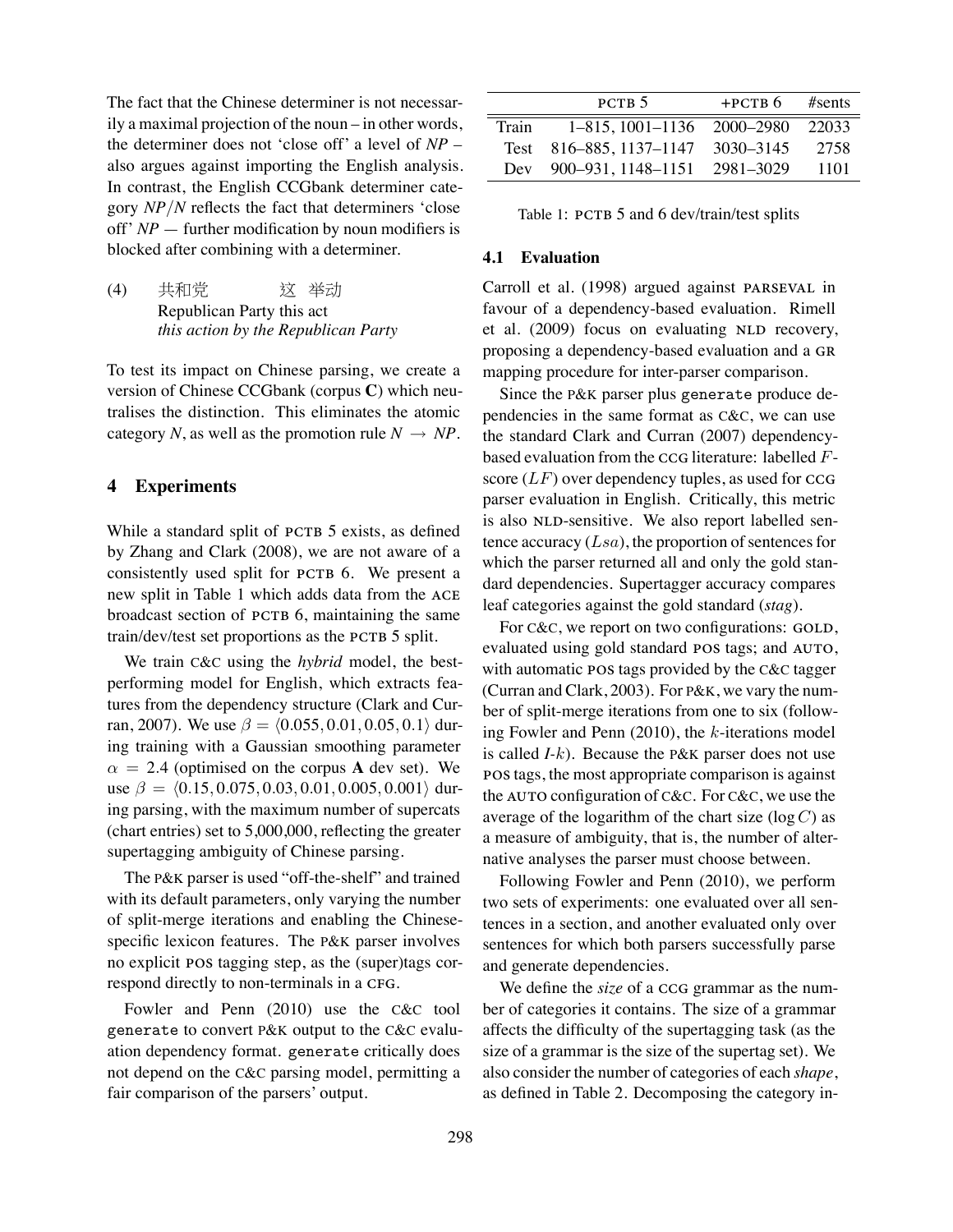| Shape                  | Pattern           |
|------------------------|-------------------|
| $V$ (predicate-like)   | $(S[dcl]\,NP)$ \$ |
| M (modifier)           | X X               |
| $P$ (preposition-like) | (X X) Y           |
| $N$ (noun-like)        | N or NP           |
| O (all others)         |                   |

Table 2: Shapes of categories

|   | model          | LF    | $Lsa\%$ | stag  | cov  | log C |
|---|----------------|-------|---------|-------|------|-------|
|   | L <sub>3</sub> | 68.97 | 13.45   | 83.64 | 95.7 |       |
| A | I-6            | 71.67 | 15.70   | 85.00 | 96.4 |       |
|   | <b>GOLD</b>    | 75.45 | 16.70   | 89.43 | 99.4 | 14.55 |
|   | <b>AUTO</b>    | 66.32 | 12.81   | 83.88 | 98.6 | 14.69 |
|   | L <sub>3</sub> | 69.75 | 14.15   | 84.07 | 96.0 |       |
| B | $I-5$          | 71.40 | 14.83   | 84.97 | 96.4 |       |
|   | <b>GOLD</b>    | 75.41 | 16.67   | 89.50 | 99.6 | 14.74 |
|   | <b>AUTO</b>    | 66.24 | 12.61   | 83.95 | 98.7 | 14.75 |
|   | L <sub>3</sub> | 70.22 | 16.49   | 84.37 | 96.5 |       |
| C | $I-5$          | 72.74 | 18.59   | 85.61 | 96.5 |       |
|   | GOLD           | 76.73 | 20.56   | 89.66 | 99.5 | 13.58 |
|   | <b>AUTO</b>    | 66.95 | 14.62   | 83.90 | 99.2 | 13.86 |

Table 3: Dev set evaluation for P&K and C&C

ventory into shapes demonstrates how changes to the corpus annotation affect the distribution of types of category. Finally, we calculate the average number of tags per lexical item (*Avg. Tags/Word*), as a metric of the degree of lexical ambiguity in each corpus.

## **5 Results**

Table 3 shows the performance of P&K and C&C on the three dev sets, and Table 4 only over sentences parsed by both parsers. (**A** is the base release, **B** includes the unary rule  $LCP \rightarrow NP$ , and **C** also collapses the *N*-*NP* distinction.) For P&K on corpus **A**, *F*-score and supertagger accuracy increase monotonically as further split-merge iterations refine the model. P&K on **B** and **C** overfits at 6 iterations, consistent with Fowler and Penn's findings for English.

The ∼9% drop in *F*-score between the GOLD and AUTO figures shows that C&C is highly sensitive to POS tagging accuracy  $(92.56\%$  on the dev set, compared to 96.82% on English). Considering Table 4, each best P&K model outperforms the corresponding model by 3-5%. However, while P&K is substantially better without gold-standard information, gold POS tags allow C&C to outperform P&K, again

|   | model          | LF          | $Lsa\%$ | stag  | cov   |
|---|----------------|-------------|---------|-------|-------|
| A |                | $I-6$ 71.74 | 15.87   | 85.29 | 100.0 |
|   | <b>AUTO</b>    | 67.50       | 15.36   | 84.52 | 100.0 |
| B |                | $I-5$ 71.40 | 14.97   | 85.26 | 100.0 |
|   | <b>AUTO</b>    | 67.72       | 14.97   | 84.68 | 100.0 |
| C | L <sub>5</sub> | 72.84       | 18.69   | 86.04 | 100.0 |
|   | <b>AUTO</b>    | 68.43       | 16.17   | 84.57 | 100.0 |

Table 4: Dev set evaluation for P&K and C&C on 6 sentences parsed by *both* parsers

|     |                        | model LF Lsa % stag cov $log C$      |  |  |
|-----|------------------------|--------------------------------------|--|--|
|     |                        | $1-5$ $72.73$ $20.28$ $85.43$ $97.1$ |  |  |
| - 0 |                        | GOLD 76.89 22.90 89.63 99.1 14.53    |  |  |
|     | $_{\text{AUTO}}$ 67.09 | 15.28 83.95 98.7 14.89               |  |  |

Table 5: Test set evaluation for P&K and C&C

demonstrating the impact of incorrect POS tags.

Supertagging and parsing accuracy are not entirely correlated between the parsers – in corpora **A** and  $\bf{B}$ ,  $\bf{A}$   $\bf{U}$   $\bf{V}$  o supertagging is comparable or better than I-3, but *F*-score is substantially worse.

Comparing **A** and **B** in Table 3, C&C receives small increases in supertagger accuracy and coverage, but parsing performance remains largely unchanged; P&K performance degrades slightly. On both parsers, **C** yields the best results out of the three corpora, with  $LF$  gains of  $1.07$  (P&K),  $1.28$  (GOLD) and 0.63 (AUTO) over the base Chinese CCGbank. We select **C** for our remaining parser experiments.

Both C&C's GOLD and AUTO results show higher coverage than P&K (a combination of parse failures in P&K itself, and in generate). Since *F*-score is only computed over successful parses, it is possible that P&K is avoiding harder sentences. In Table 4, evaluated only over sentences parsed by *both* parsers shows that as expected, C&C gains more (1.15%) than P&K on the common sentences.

Table 5 shows that the behaviour of both parsers on the test section is consistent with the dev section.

|        | Avg.      |      | Grammar size |
|--------|-----------|------|--------------|
| corpus | tags/word | all  | >10          |
| А      | 1.84      | 1177 | 324          |
| R      | 1.83      | 1084 | 303          |
| X.     | 1.79      | 964  | 274          |

|  |  | Table 6: Corpus statistics |
|--|--|----------------------------|
|--|--|----------------------------|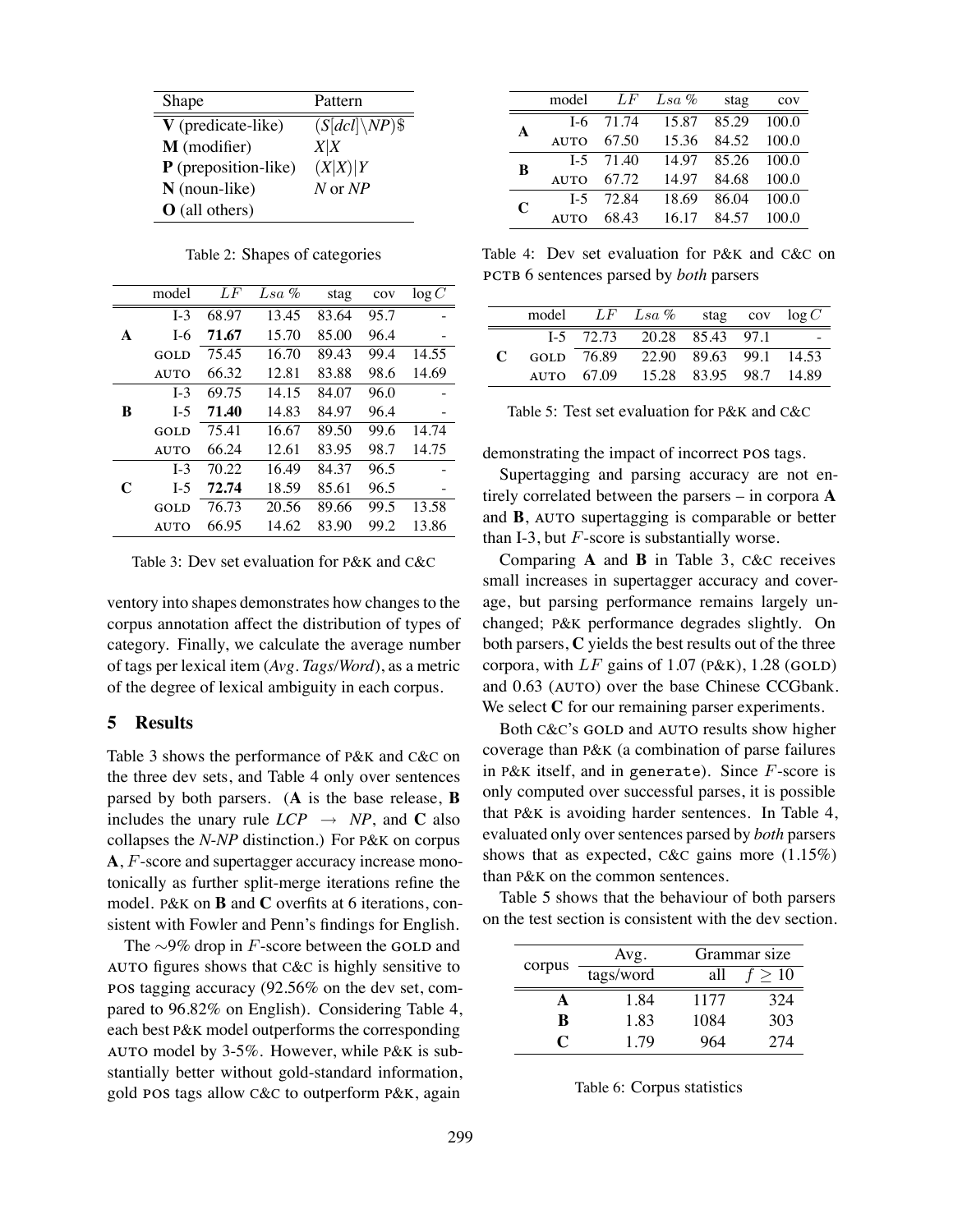| $\mathbf{corpus}$ $\mathbf{V}$ |  |  | <b>P M N O</b> <i>Total</i>    |
|--------------------------------|--|--|--------------------------------|
|                                |  |  | <b>A</b> 791 158 56 2 170 1177 |
|                                |  |  | <b>B</b> 712 149 55 2 166 1084 |
|                                |  |  | $C$ 670 119 41 1 133 964       |

Table 7: Grammar size, categorised by shape

#### **5.1 Corpus ambiguity**

To understand why corpus **C** is superior for parsing, we compare the ambiguity and sparsity characteristics of the three corpora. Examining  $log C$ , the average log-chart size (Table 3) shows that the corpus **B** changes (the addition of the unary rule  $LCP \rightarrow NP$ ) increase ambiguity, while the additional corpus **C** changes (eliminating the *N*-*NP* distinction, resulting in the removal of the unary rule  $N \rightarrow NP$ ) have the net effect of reducing ambiguity.

Table 6 shows that the changes reduce the size of the lexicon, thus reducing the average number of tags each word can potentially receive, and therefore the difficulty of the supertagging task. This, in part, contributes to the reduced log *C* values in Table 3. While the size of the lexicon is reduced in **B**, the corresponding log *C* figure in Table 3 increases slightly, because of the additional unary rule.

Table 7 breaks down the size of each lexicon according to category shape. Introducing the rule  $LCP \rightarrow NP$  reduces the number of **V**-shaped categories by 10%, while not substantially affecting the quantity of other category shapes, because the subcategorisation frames which previously referred to *LCP* are no longer necessary. Eliminating the *N*-*NP* distinction, however, reduces the number of **P** and **M**-shaped categories by over 20%, as the distinction is no longer made between attachment at *N* and *NP*.

### **6 Error analysis**

The well-known noun/verb ambiguity in Chinese (where, e.g., 设计建设 *'design-build'* is both a verbal compound *'design and build'* and a noun compound *'design and construction'*) greatly affects parsing accuracy (Levy and Manning, 2003).

However, little work has quantified the impact of noun/verb ambiguity on parsing, and for that matter, the impact of other frequent confusion types. To quantify  $C&C$ 's sensitivity to **POS** tagging errors,

| Confusion         | LF    | $\Delta L F$ | stag  | COV   |
|-------------------|-------|--------------|-------|-------|
| Base (GOLD)       | 76.73 |              | 89.66 | 99.50 |
| $NR \bowtie NN$   | 76.72 | $-0.01$      | 89.64 | 99.37 |
| $JJ \bowtie NN$   | 76.60 | $-0.12$      | 89.57 | 99.37 |
| $DEC \bowtie DEC$ | 75.10 | $-1.50$      | 89.07 | 98.83 |
| VV $\bowtie$ NN   | 73.35 | $-1.75$      | 87.68 | 98.74 |
| All (AUTO)        | 66.95 |              | 83.90 | 99.20 |

Table 8: Corrupting  $C\&C$  gold POS tags piecemeal on **РСТВ** 6 dev set of corpus **C**.  $\Delta LF$  is the change in *LF* when each additional confusion type is allowed.

which we saw in Table 3, we perform an experiment where we corrupt the gold POS tags, by gradually reintroducing automatic POS errors on a cumulative basis, one confusion type at a time.

The notation  $X \bowtie Y$  indicates that the **POS** tags X and Y are frequently confused with each other by the POS tagger. For example,  $VV \bowtie NN$  represents the problematic noun/verb ambiguity, allowing the inclusion of noun/verb confusion errors.

Table 8 shows that while the confusion types NR *▷◁* NN and JJ *▷◁* NN have no impact on the evaluation, the confusions DEC *▷◁* DEG and VV *▷◁* NN, introduced one at a time, cause reductions in *F*-score of 1.50 and 1.75% respectively. This is expected; Chinese CCGbank does not distinguish between noun modifiers (NN) and adjectives (JJ). On the other hand, the critical noun/verb ambiguity, and the confusion between DEC/DEG (two senses of the particle 的 *de*) adversely impact *F*-score. We performed an experiment with C&C to merge DEC and DEG into a single tag, but found that this increased category ambiguity without improving accuracy.

The  $VV \bowtie NN$  confusion is particularly damaging to the CCG labelled dependency evaluation, because verbs generate a large number of dependencies. While Fowler and Penn (2010) report a gap of 6.31% between C&C's labelled and unlabelled *F*-score on the development set in English, we observe a gap of 10.35% for Chinese.

Table 10 breaks down the 8,414 false positives generated by C&C on the dev set, according to whether the head of each dependency was incorrectly POS-tagged and/or supertagged. The top-left cell shows that despite the correct POS and supertag, C&C makes a large number of pure attachment location errors. The vast majority of false positives, though, are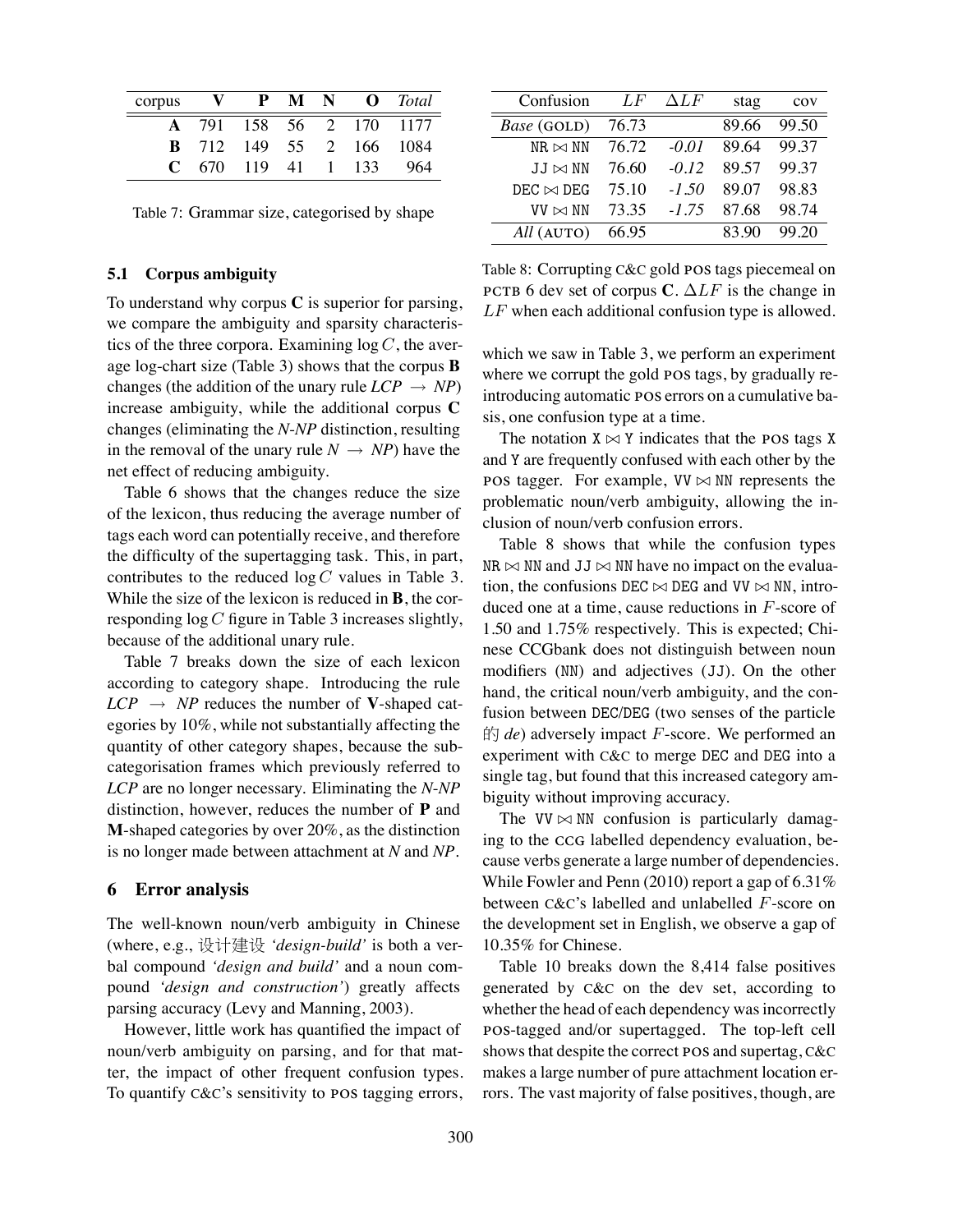|      | C&C AUTO |      | $P&K$ I-5 | category                                            | $NLD$ ?      | dependency function                    |
|------|----------|------|-----------|-----------------------------------------------------|--------------|----------------------------------------|
| LF   | freq     | LF   | freq      |                                                     |              |                                        |
| 0.78 | 4204     | 0.78 | 3106      | NP/NP                                               |              | noun modifier attachment               |
| 0.73 | 2173     | 0.81 | 1765      | $(S[dcl]\setminus NP)/{\bf NP}$                     |              | transitive object                      |
| 0.65 | 1717     | 0.72 | 1459      | $(S[dcl]\backslash \mathbf{NP})/NP$                 |              | transitive subject                     |
| 0.68 | 870      | 0.74 | 643       | $(S[dcl]\setminus NP)/ (S[dcl]\setminus NP)$        |              | control/raising S complement           |
| 0.70 | 862      | 0.67 | 697       | $S[dcl]\backslash {\bf NP}$                         |              | intransitive subject                   |
| 0.60 | 670      | 0.69 | 499       | $(S[dcl]\backslash {\bf NP})/(S[dcl]\backslash NP)$ | ✓            | control/raising subject                |
| 0.55 | 626      | 0.54 | 412       | (NP/NP)/(NP/NP)                                     |              | noun modifier modifier attachment      |
| 0.57 | 370      | 0.68 | 321       | $(NP/NP) \setminus (S[dcl] \setminus NP)$           |              | subject extraction S complement        |
| 0.59 | 343      | 0.70 | 314       | $(NP/NP)\setminus (S[dcl]\setminus NP)$             | ✓            | subject extraction modifier attachment |
| 0.59 | 110      | 0.69 | 84        | $(NP/NP) \setminus (S[del]/NP)$                     |              | object extraction S complement         |
| 0.63 | 106      | 0.75 | 86        | $(NP/NP) \setminus (S[dcl]/NP)$                     | $\checkmark$ | object extraction modifier attachment  |

Table 9: Accuracy per dependency, for selected dependency types

|                                             | correct POS | incorrect POS |
|---------------------------------------------|-------------|---------------|
| correct stag 2307 $(27.42\%)$ 51 $(0.61\%)$ |             |               |
| incorrect stag 4493 (53.40%) 1563 (18.58%)  |             |               |

Table 10: Analysis of the 8,414 false positive dependencies from C&C on PCTB 6 dev set

caused by supertagging errors (the bottom row), but most of these are not a result of incorrect POS tags, demonstrating that supertagging and parsing are difficult even with correct POS tags.

The sensitivity of C&C to tagging errors, and the higher performance of the P&K parser, which does not directly use POS tags, calls into question whether POS tagging yields a net gain in a language where distinctions such as the noun/verb ambiguity are often difficult to resolve using local tagging approaches. The approach of Auli and Lopez (2011), which achieves superior results in English CCG parsing with a joint supertagging/parsing model, may be promising in light of the performance difference between P&K and C&C.

## **6.1 Non-local dependencies**

Table 9 shows how well the best models of each parser recovered selected local and non-local dependencies. The slot represented by each row appears in boldface. While C&C and P&K perform similarly recovering *NP*-internal structure, the ability of P&K to recover verbal arguments, unbounded long-range dependencies such as subject and object extraction, and bounded long-range dependencies such as control/raising constructions, is superior.

The C&C AUTO parser appears to be biased towards generating far more of the frequent dependency types, yet does not typically have a higher recall for these dependency types than P&K.

## **6.2 Pro-drop and its impact on CCG parsing**

One of the most common types of unary rules in Chinese CCGbank, occurring in 36% of Chinese CCGbank sentences, is the *subject pro-drop rule*  $S[dc1]\setminus NP \rightarrow S[dc1]$ , which accounts for the optional absence of the subject pronoun of a verb for pragmatic reasons where the referent can be recovered from the discourse (Li and Thompson, 1989).

The subject pro-drop rule is problematic in Chinese parsing because its left hand side, *S*[*dcl*]*\NP*, is a very common category, and also because several syntactic distinctions in Chinese CCGbank hinge on the difference between *S*[*dcl*]*\NP* and *S*[*dcl*].

The latter point is illustrated by two of the senses of 的 *de*, the Chinese subordinating particle. Two categories which 的 *de* receives in the grammar are (*NP/NP*)*\*(*S*[*dcl*]*\NP*) (introducing a relative clause) and (*NP/NP*)*\S*[*dcl*] (in the construction *S de NP*). Because subject pro-drop promotes any unsaturated *S*[*dcl*]*\NP* to *S*[*dcl*], whenever the supertagger returns both of the above categories for the lexical item  $\sharp \exists de$ , the parser must consider two alternative analyses which yield different dependencies:

 $(5)$  a.  $t_i$  come out DE question<sub>i</sub>  $t_i$  出来 的 问题*<sup>i</sup> the questions which arise*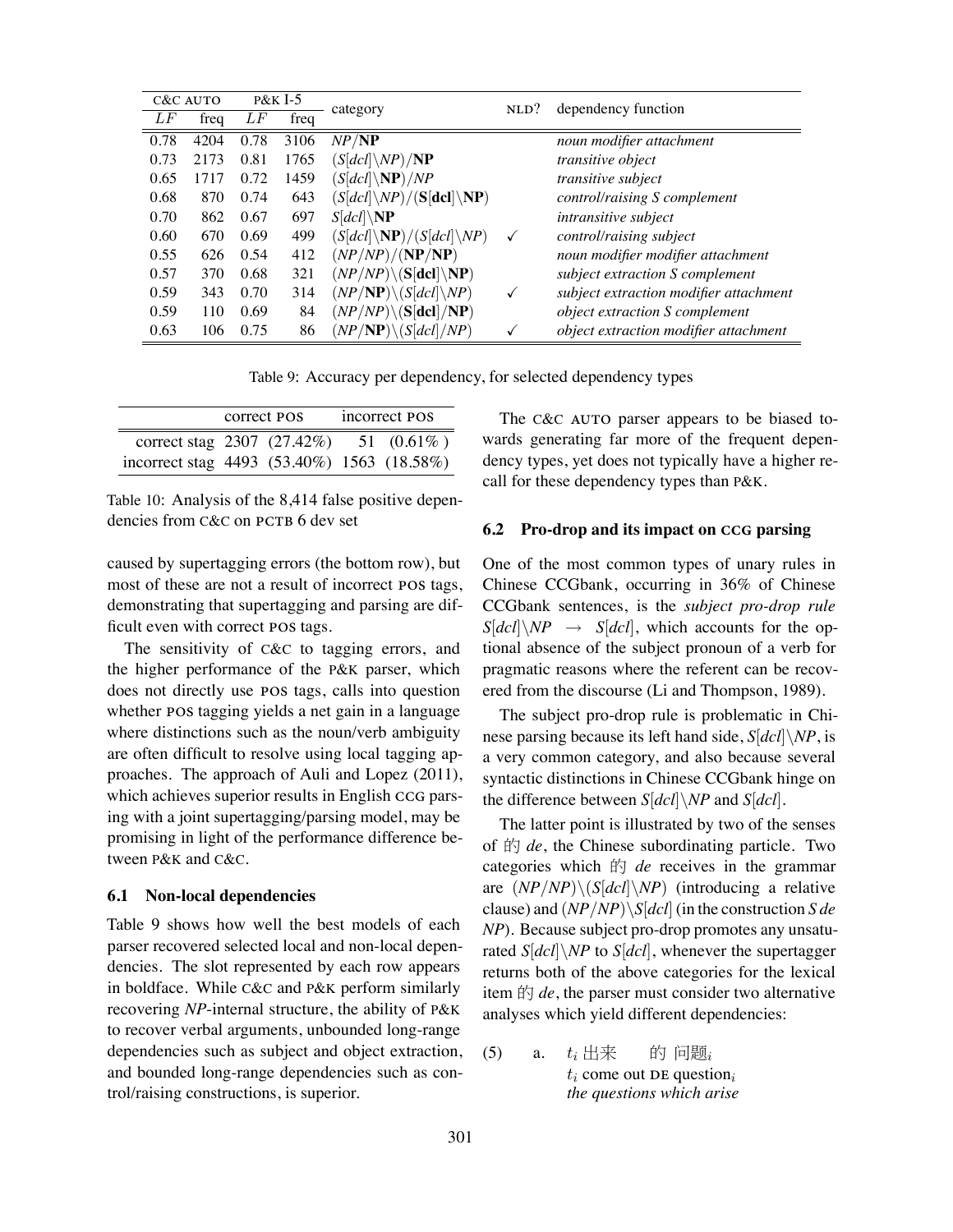|               | English                                          | Chinese                       |
|---------------|--------------------------------------------------|-------------------------------|
|               | PTB/PCTB-based 92.1% (McClosky et al., 2006)     | 86.8% (Zhang and Clark, 2009) |
| CCGbank-based | 86.0% (Fowler and Penn, 2010)                    | $72.7\%$ (this work)          |
|               | 85.8% (Clark and Curran, 2007) 67.1% (this work) |                               |

Table 11: Summary of Chinese parsing approaches

|             | model          |         | $LF$ Lsa %                                               |                       | stag cov $log C$ |
|-------------|----------------|---------|----------------------------------------------------------|-----------------------|------------------|
| $\mathbf C$ | <b>GOLD</b>    | 74.99   | 7.42 89.36 98.6 18.35                                    |                       |                  |
|             |                |         | $(76.73 \quad 20.56 \quad 89.66 \quad 99.5 \quad 13.58)$ |                       |                  |
|             | <b>AUTO</b>    | 65.42   |                                                          | 4.82 83.73 97.9 18.67 |                  |
|             |                |         | $(66.95 \quad 14.62 \quad 83.90 \quad 99.2 \quad 13.86)$ |                       |                  |
|             | L <sub>5</sub> | 70.67   | 8.62 84.99 93.8                                          |                       | $\sim 10$        |
|             |                | (72.74) | $18.59$ $85.61$ $96.5$ -)                                |                       |                  |

Table 12: Dev set evaluation for C&C over *pro*-drop sentences only (and over full set in parentheses)

> b. *pro* 出来 pro come out DE question 的 问题 *the question of (him, her) coming out*

38.1% of sentences in the development set contain at least one instance of *pro*-drop. The evaluation over only these sentences is given in Table 12. This restricted evaluation shows that while we cannot conclude that *pro*-drop is the causative factor, sentences with *pro*-drop are much more difficult for *both* parsers to analyse correctly, although the drops in *F*score and supertagging accuracy are largest for P&K.

Critically, the fact that supertagging performance on these more difficult sentences is reasonably comparable with performance on the full set suggests that the bottleneck is in the parser rather than the supertagger. One measure of the complexity of *pro*drop sentences is the substantial increase in the log *C* value of these sentences. This suggests that a key to bringing parser performance on Chinese in line with English lies in reining in the ambiguity caused by very productive unary rules such as *pro*-drop.

# **7 Conclusion**

Using Chinese CCGbank (Tse and Curran, 2010), we have trained and evaluated the first CCG parsers for Chinese in the literature: the Clark and Curran (C&C; 2007) and Petrov and Klein (P&K; 2007) parsers. The P&K parser substantially outperformed (72.73)  $C&C$  with automatic POS tags (67.09).

Table 11 summarises the best performance of

parsers on PTB and CCGbank, for English and Chinese. We observe a drop in performance between English and Chinese CCG parsers which is much larger than, but consistent with, PTB parsers. To close this gap, future research in Chinese parsing should be informed by quantifying the aspects of Chinese which account most for the deficit.

We start by using corpus conversion to compare different linguistic representation choices, rather than for generating a single immutable resource. This can also be exploited to develop syntactic corpora parameterised for particular applications. We found that collapsing categorial distinctions motivated by theory can yield less ambiguous corpora, and hence, more accurate parsers. We have also taken a novel approach to investigating the impact of noun/verb and other POS ambiguities on parsing.

The large gap between Chinese C&C and P&K is surprising, given that Fowler and Penn (2010) found only a small gap for English. We found that C&C is very sensitive to POS tagging performance, which leads to its inferior performance given automatically assigned POS tags. This suggests that joint supertagging/parsing approaches, as performed by P&K, are more suitable for Chinese. Finally, we have shown that *pro*-drop is correlated with poor performance on both parsers, suggesting an avenue to closing the Chinese-English parsing gap.

While developing the first wide-coverage Chinese ccG parsers, we have shed light on the nature of the Chinese-English parsing gap, and identified new and significant challenges for CCG parsing.

# **Acknowledgements**

We thank our anonymous reviewers for their insightful and detailed feedback. James R. Curran was supported by Australian Research Council (ARC) Discovery grant DP1097291 and the Capital Markets Cooperative Research Centre.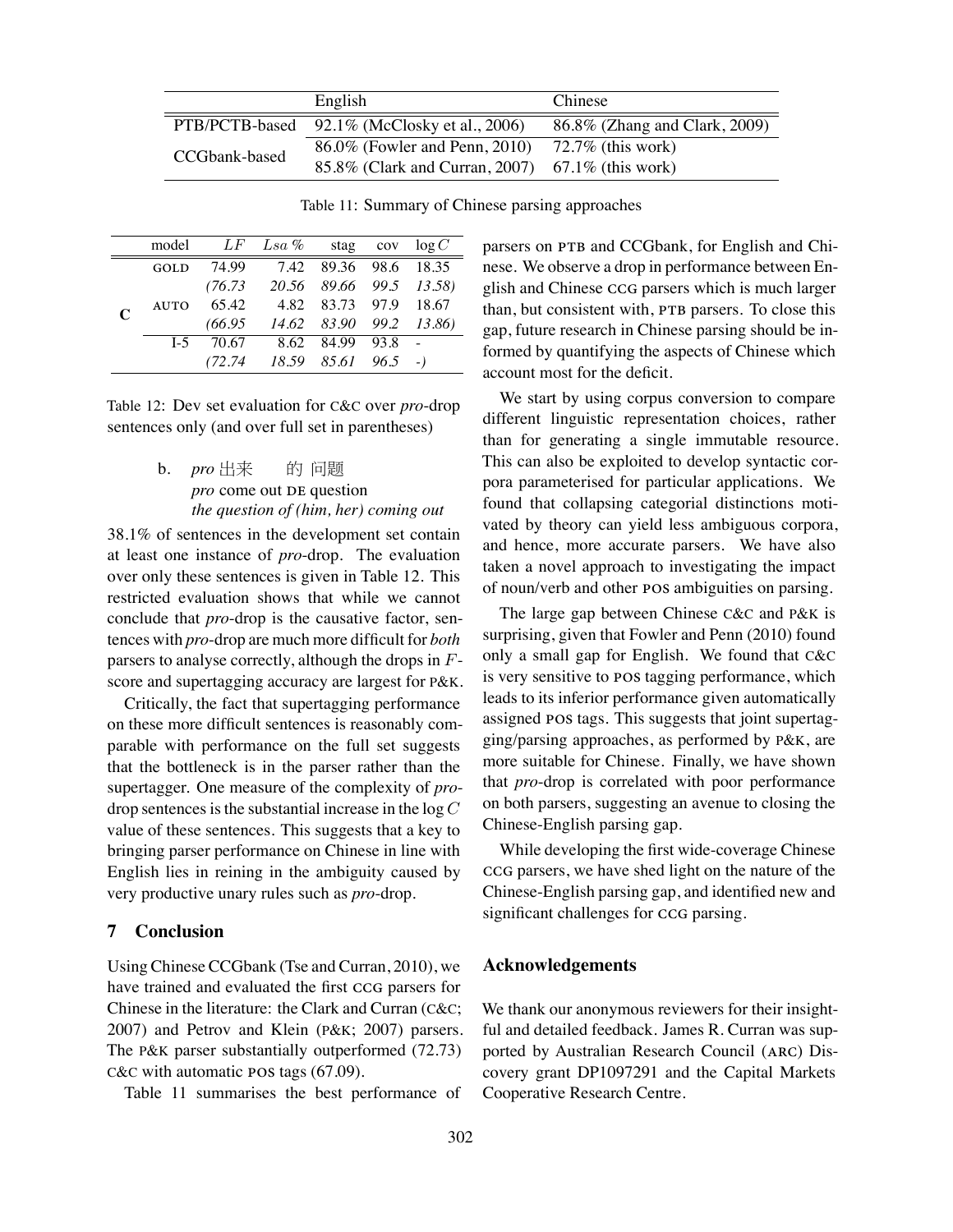# **References**

- Michael Auli and Adam Lopez. 2011. A comparison of loopy belief propagation and dual decomposition for integrated ccg supertagging and parsing. In *49th Annual Meeting of the Association for Computational Linguistics*, pages 470–480. Association for Computational Linguistics.
- Daniel M. Bikel. 2004. *On the parameter space of generative lexicalized statistical parsing models*. Ph.D. thesis, Citeseer.
- Daniel M. Bikel and David Chiang. 2000. Two statistical parsing models applied to the Chinese Treebank. In *Second workshop on Chinese language processing*, volume 12, pages 1–6. Morristown, NJ, USA.
- John Carroll, Ted Briscoe, and Antonio Sanfilippo. 1998. Parser evaluation: a survey and a new proposal. In *Proceedings of the 1st International Conference on Language Resources and Evaluation*, pages 447–454.
- Yuen-Ren Chao. 1968. *A grammar of spoken Chinese.* University of California Press.
- David Chiang and Daniel M. Bikel. 2002. Recovering latent information in treebanks. In *Proceedings of the 19th international conference on Computational linguistics*, volume 1, pages 1–7. Association for Computational Linguistics.
- Stephen Clark and James R. Curran. 2004. The importance of supertagging for wide-coverage CCG parsing. In *Proceedings of the 20th international conference on Computational Linguistics*. Association for Computational Linguistics.
- Stephen Clark and James R. Curran. 2007. Wide-Coverage Efficient Statistical Parsing with CCG and Log-Linear Models. In *Computational Linguistics*, volume 33, pages 493–552.
- James R. Curran and Stephen Clark. 2003. Investigating GIS and smoothing for maximum entropy taggers. In *Proceedings of the 10th Meeting of the EACL*, pages 91–98. Budapest, Hungary.
- Timothy A.D. Fowler and Gerald Penn. 2010. Accurate context-free parsing with combinatory categorial grammar. *Proceedings of the 48th Annual Meeting of the Association for Computational Linguistics*, pages 335–344.
- Yuqing Guo, Haifeng Wang, and Josef Van Genabith. 2007. Recovering non-local dependencies for Chinese. In *EMNLP/CoNLL*, pages 257–266.
- Julia Hockenmaier. 2003. *Data and Models for Statistical Parsing with Combinatory Categorial Grammar*. Ph.D. thesis, University of Edinburgh.
- Julia Hockenmaier and Mark Steedman. 2005. CCGbank: Users' manual. Technical report, MS-CIS-05-09, Computer and Information Science, University of Pennsylvania.
- Julia Hockenmaier and Mark Steedman. 2007. CCGbank: A Corpus of CCG Derivations and Dependency Structures Extracted from the Penn Treebank. *Computational Linguistics*, 33(3):355–396.
- Matthew Honnibal. 2010. *Hat Categories: Representing Form and Function Simultaneously in Combinatory Categorial Grammar*. Ph.D. thesis, University of Sydney.
- Liang Huang, Wenbin Jiang, and Qun Liu. 2009. Bilingually-constrained (monolingual) shift-reduce parsing. In *Proceedings of the 2009 Conference on Empirical Methods in Natural Language Processing*, volume 3, pages 1222–1231. Association for Computational Linguistics.
- Roger Levy and Christopher Manning. 2003. Is it harder to parse Chinese, or the Chinese Treebank? In *Annual Meeting of the Association for Computational Linguistics*, volume 1, pages 439–446. Morristown, NJ, USA.
- Charles N. Li and Sandra A. Thompson. 1989. *Mandarin Chinese: A functional reference grammar*. University of California Press.
- Mitchell P. Marcus, Beatrice Santorini, and Mary Ann Marcinkiewicz. 1994. Building a Large Annotated Corpus of English: The Penn Treebank. *Computational Linguistics*, 19(2):313–330.
- David McClosky, Eugene Charniak, and Mark Johnson. 2006. Effective self-training for parsing. In *Proceedings of the main conference on Human Language Technology Conference of the North American Chapter of the Association of Computational Linguistics*, pages 152–159. Association for Computational Linguistics.
- Yusuke Miyao, Takashi Ninomiya, and Jun'ichi Tsujii. 2004. Corpus-Oriented Grammar Development for Acquiring a Head-Driven Phrase Structure Grammar from the Penn Treebank. pages 684–693.
- Slav Petrov and Dan Klein. 2007. Improved inference for unlexicalized parsing. In *Proceedings of NAACL HLT 2007*, pages 404–411.
- Laura Rimell, Stephen Clark, and Mark Steedman. 2009. Unbounded dependency recovery for parser evaluation. In *Proceedings of the 2009 Conference on Empirical Methods in Natural Language Processing: Volume 2- Volume 2*, pages 813–821. Association for Computational Linguistics.
- Mark Steedman. 2000. *The Syntactic Process*. MIT Press. Cambridge, MA, USA.